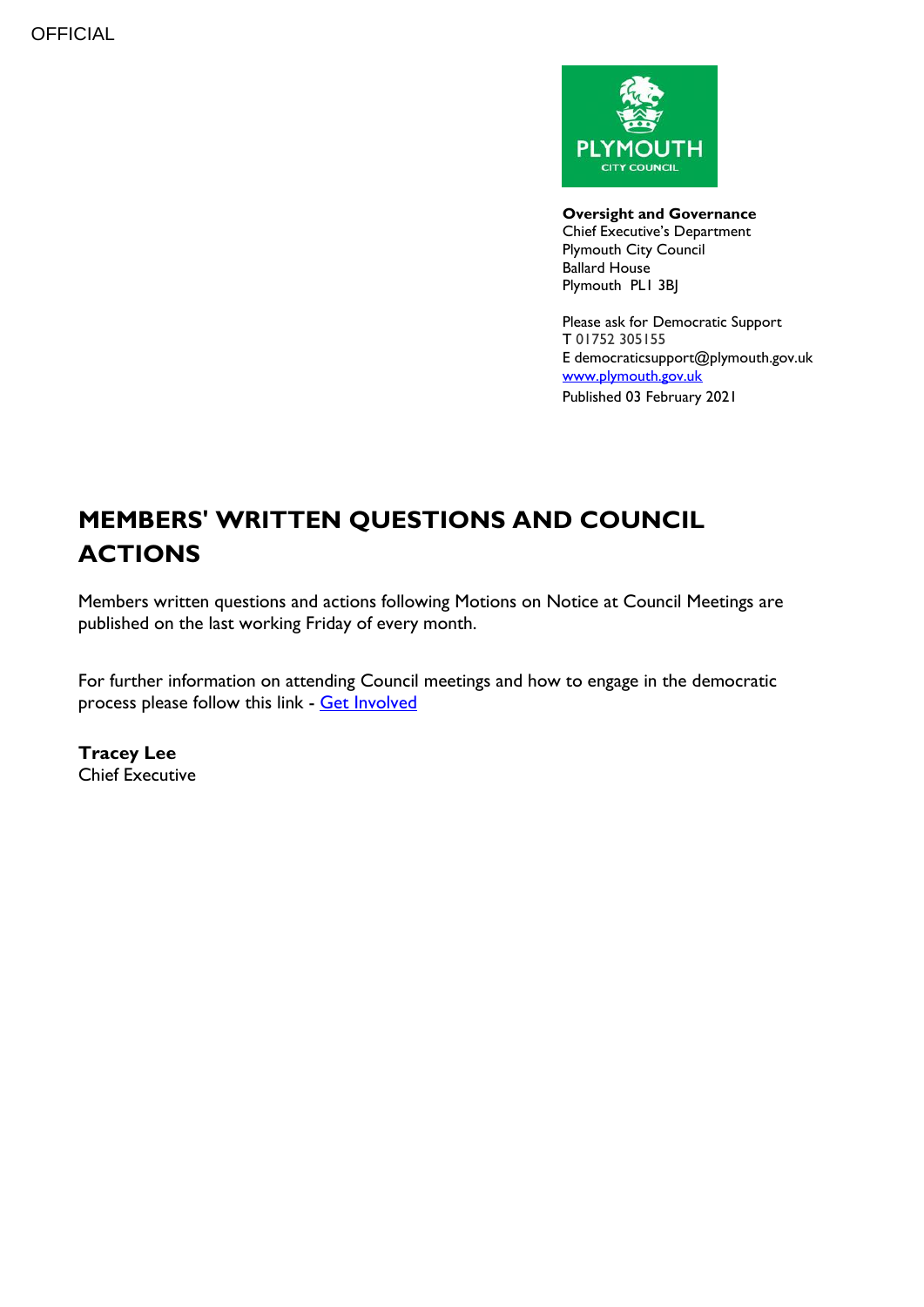# **Members' Written Questions and Council Actions**

**This document is updated on the last Friday of every month**

|  | <b>Council Actions following Motions on Notice:</b> | $(Pages 1 - 6)$ |
|--|-----------------------------------------------------|-----------------|
|--|-----------------------------------------------------|-----------------|

### **MEMBERS QUESTIONS**

There are no Members Questions to be published this month.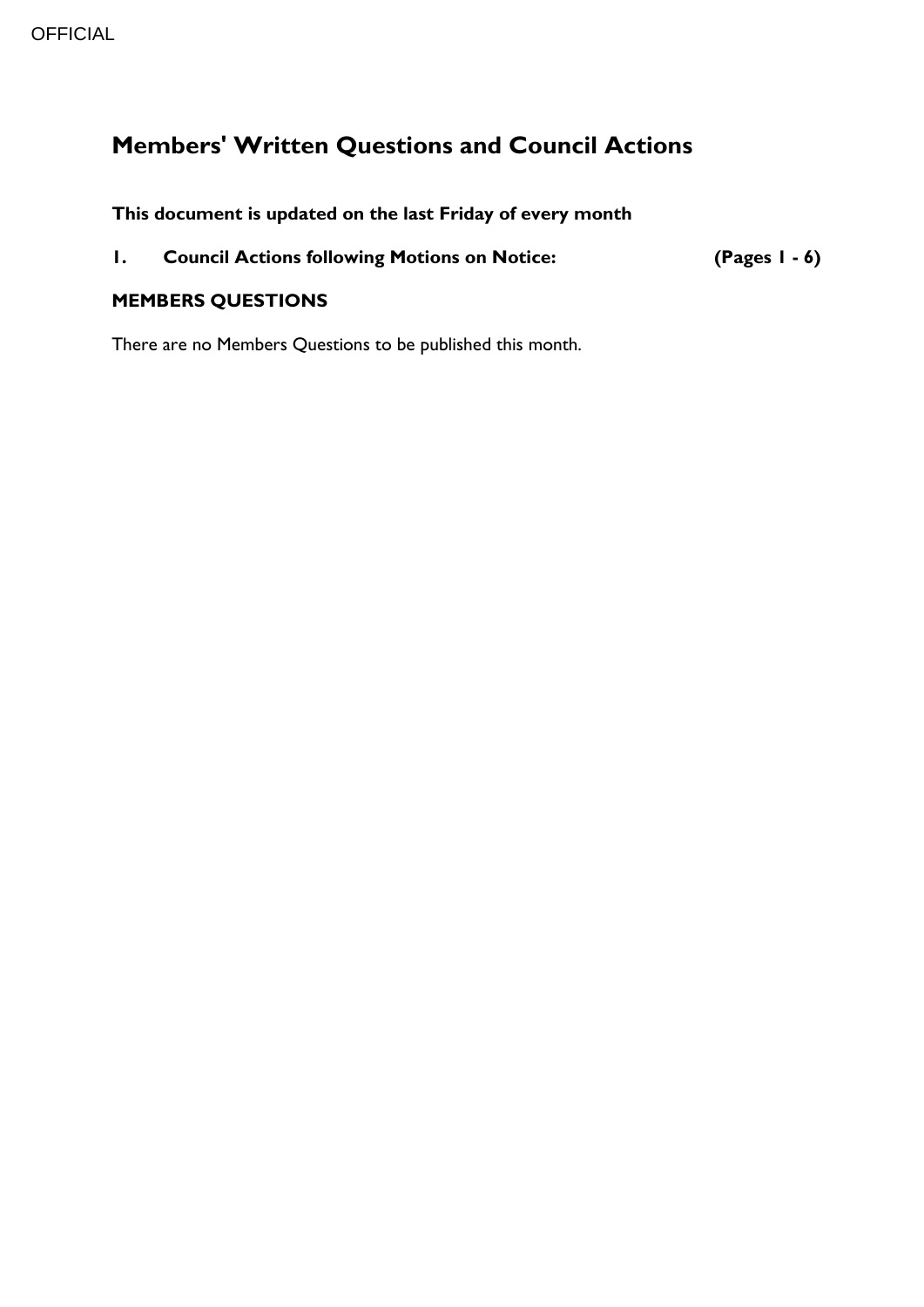### **COUNCIL ACTIONS 2020/21**



The table below summarises actions taken in regards Motions on Notice (MoNs) passed at Council meetings.

Items which are greyed out have been completed. Hyperlinks to the original motions and any letters already published are included below. Democratic Support publish an update to Council Actions in relation to Motions on Notice on the last Friday of every month.

|              | <b>Date COUNCIL MOTIONS</b>                                                                                                                                                                                                                                                                                                                                                                                                                                                                                                                                                                                                                                                                                                                             | <b>LEAD</b><br><b>OFFICER</b>                 | <b>PROGRESS</b>                                                                                                           |
|--------------|---------------------------------------------------------------------------------------------------------------------------------------------------------------------------------------------------------------------------------------------------------------------------------------------------------------------------------------------------------------------------------------------------------------------------------------------------------------------------------------------------------------------------------------------------------------------------------------------------------------------------------------------------------------------------------------------------------------------------------------------------------|-----------------------------------------------|---------------------------------------------------------------------------------------------------------------------------|
|              | <b>Council Actions from Motions on Notice</b>                                                                                                                                                                                                                                                                                                                                                                                                                                                                                                                                                                                                                                                                                                           |                                               |                                                                                                                           |
| 16/1<br>1/20 | <b>A New Police Station for Plymouth</b><br>Council agrees that the Leader of the Council:                                                                                                                                                                                                                                                                                                                                                                                                                                                                                                                                                                                                                                                              | Assistant<br><b>Chief</b><br><b>Executive</b> |                                                                                                                           |
|              | Will write to the Police and Crime Commissioner to<br>request that the police estate requirements for the city<br>and for its provision of significant force-wide capabilities<br>are prioritised and given full consideration in the future<br>police estate strategy. The purpose is to ensure<br>Plymouth can meet its policing needs most cost-<br>effectively and sustainably into the future.<br>Will offer every assistance to the Commissioner to help<br>coordinate and establish proposals for any new police<br>building(s) in Plymouth. It will be vital to ensure that any<br>proposals are integral to the wider programme of capital<br>investment underway to drive our economic<br>development, public safety, and sustainable future. |                                               | <b>COMPLETE</b><br>Letter sent 2 February<br>21 to the Police and<br><b>Crime Commissioner</b><br><b>Alison Hernandez</b> |
| 25/0<br>1/21 | <b>Marine Environment &amp; Fishing</b><br>Amended to -<br>Fishing and the Marine Environment are vitally important<br>to the City of Plymouth and its economy.<br>To specifically support our local fishing community and                                                                                                                                                                                                                                                                                                                                                                                                                                                                                                                              | Strategic<br><b>Director</b><br>for Place     |                                                                                                                           |
|              | to protect our internationally important marine<br>environment we call on the Leader of Plymouth City<br>Council:                                                                                                                                                                                                                                                                                                                                                                                                                                                                                                                                                                                                                                       |                                               |                                                                                                                           |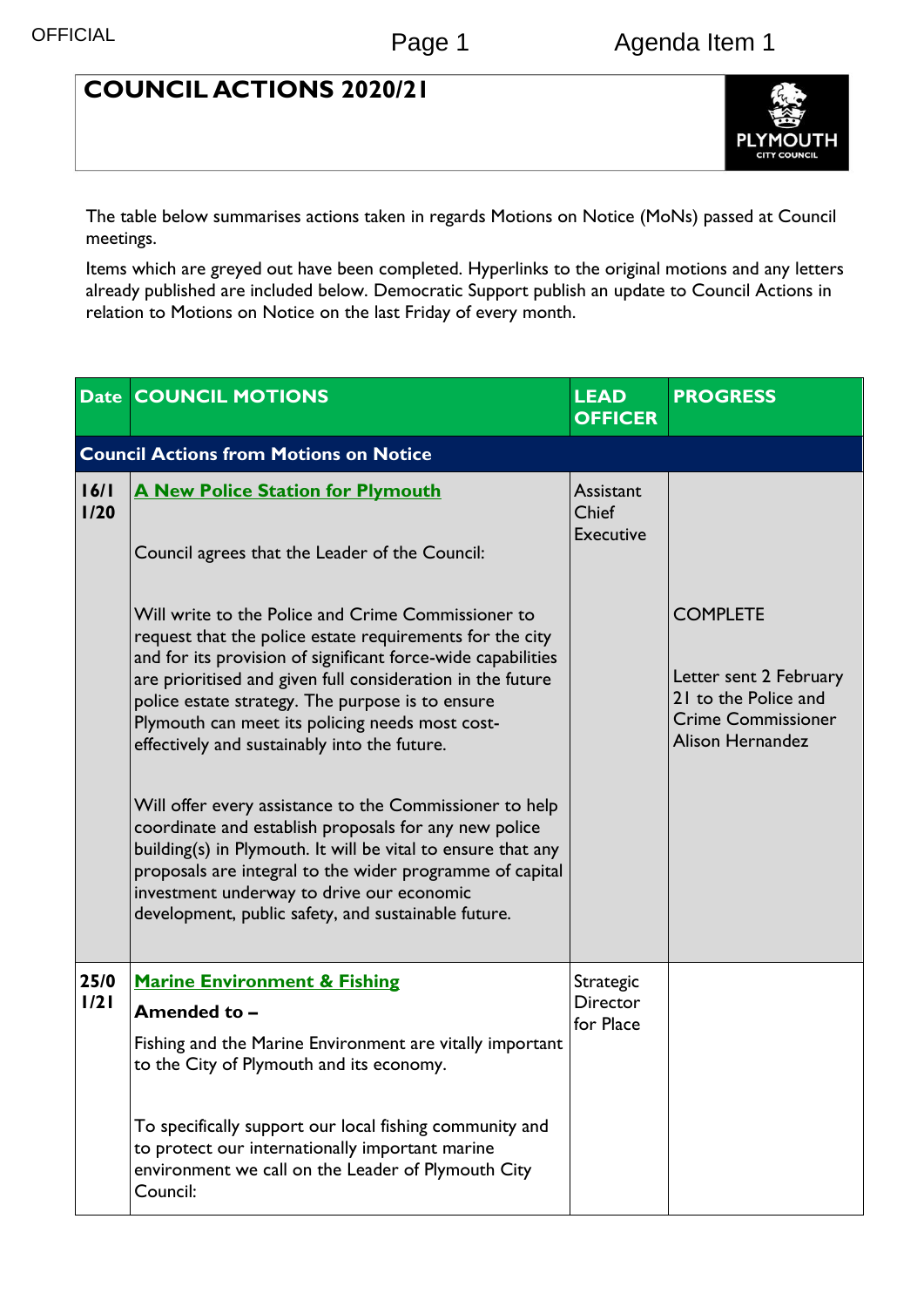٦

|              | To write on behalf of the Council, congratulating the<br>Prime Minister on bringing the UK in line with the EU<br>ban on pulse fishing introduced in 2018, supporting the<br>regulation of vessel types to protect our marine<br>environment and sustainable fisheries, and to ask for the<br>following:<br>I. With respect to the £23m compensation fund<br>designed to help those negatively impacted by new UK<br>red tape and UK systems designed to comply with our<br>new third country status, to ensure that Plymouth and<br>the South West fishing boats, exporters and supply chain<br>who have been greatly affected are prioritised.<br>2. With respect to the £100m fund announced for<br>infrastructure and fishing vessel renewal, to ensure that<br>in particular Plymouth and the South West vessels and<br>English fishing supply chain businesses and harbours who<br>have done particularly and disproportionately badly out<br>of the Trade and Cooperation Agreement will see<br>increased support, to remain competitive and in<br>business.<br>3. The urgent publication of the Government's<br>consultation responses on<br>i) Quota allocations and management in 2021 and<br>beyond: England and the Crown dependencies<br>ii) Fisheries: strengthening the economic link licence<br>condition in England<br>lii) Fisheries: apportioning additional quota between the<br>UK administrations: UK and the Crown dependencies. |                                        | <b>ONGOING</b> |
|--------------|---------------------------------------------------------------------------------------------------------------------------------------------------------------------------------------------------------------------------------------------------------------------------------------------------------------------------------------------------------------------------------------------------------------------------------------------------------------------------------------------------------------------------------------------------------------------------------------------------------------------------------------------------------------------------------------------------------------------------------------------------------------------------------------------------------------------------------------------------------------------------------------------------------------------------------------------------------------------------------------------------------------------------------------------------------------------------------------------------------------------------------------------------------------------------------------------------------------------------------------------------------------------------------------------------------------------------------------------------------------------------------------------------------------------------------------------------------|----------------------------------------|----------------|
| 25/0<br>1/21 | <b>Tampon Tax</b><br>Amended to -<br>Council joins with the Chancellor in congratulating Paula<br>Sherriff, the former Labour MP for Dewsbury, in her<br>campaign to abolish the Tampon Tax. Further the<br>Council welcomes the change in government policy<br>which now means that VAT on women's sanitary<br>products has been removed from 1st January 2021.<br>Council welcomes the work that Red Box and Trevi<br>House have done in Plymouth over a number of years to<br>raise concerns about the Tampon Tax and in the<br>practical steps they have taken to mitigate its impact on<br>local women. It further welcomes the leadership taken<br>by the Council's current Labour administration over the<br>past two years in raising these issues and thanks Lindsey                                                                                                                                                                                                                                                                                                                                                                                                                                                                                                                                                                                                                                                                           | Assistant<br><b>Chief</b><br>Executive |                |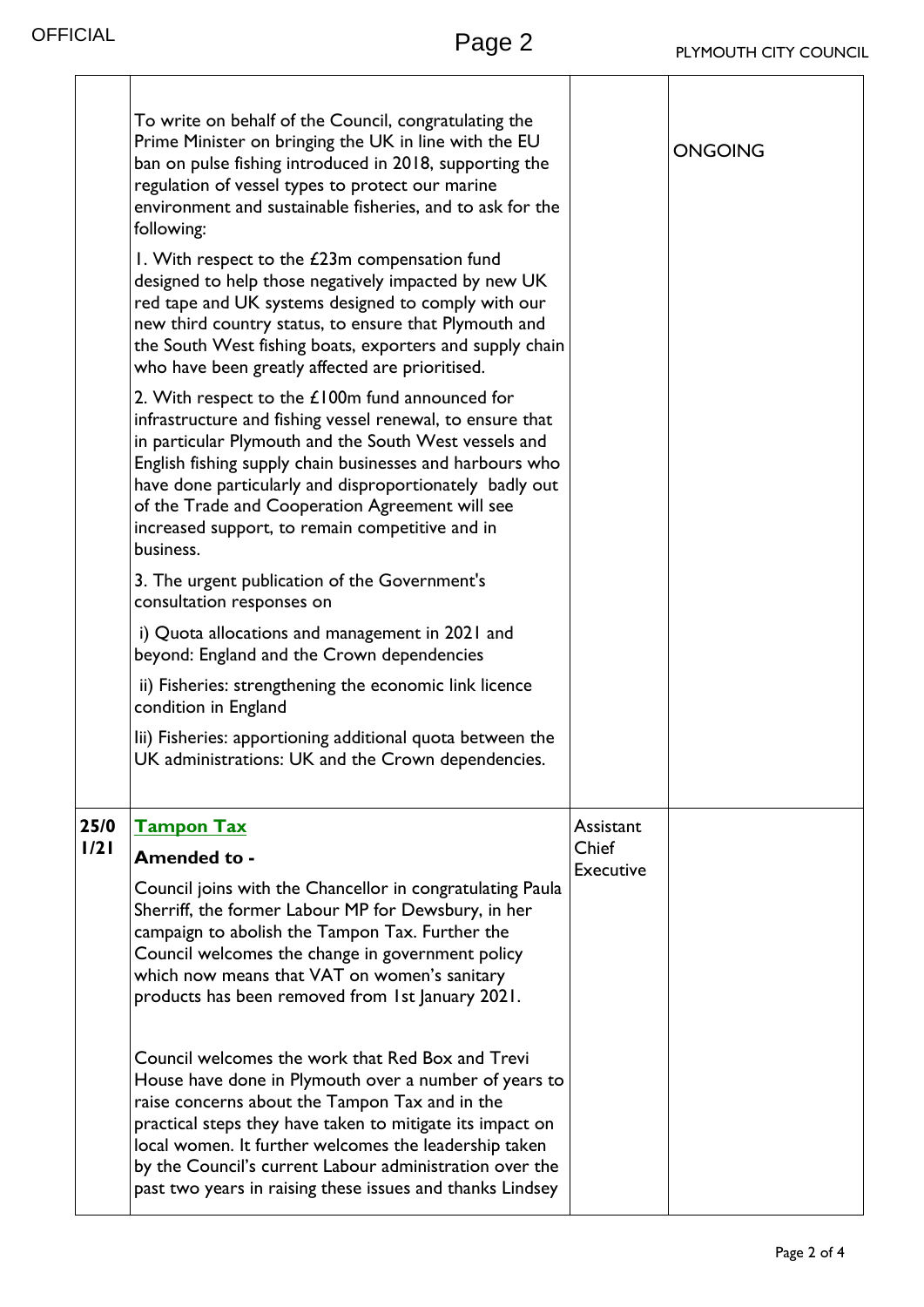|              | Hall for the support she is giving in working with schools<br>to raise awareness of period poverty.<br>Council recognises that there is more to do to tackle<br>period poverty and therefore instructs the Leader of<br>Plymouth City Council to write to the Chancellor Rishi<br>Sunak to congratulate him on backing Paula Sherriff's<br>calls by abolishing VAT on women's sanitary products<br>and to ask the Chancellor to:<br>make it clear that that manufacturers and<br>retailers should match this commitment by<br>providing a price reduction for the public<br>maintain the current ring-fenced funding for<br>projects that help disadvantaged and vulnerable<br>women across the UK. |                               | <b>ONGOING</b> |
|--------------|-----------------------------------------------------------------------------------------------------------------------------------------------------------------------------------------------------------------------------------------------------------------------------------------------------------------------------------------------------------------------------------------------------------------------------------------------------------------------------------------------------------------------------------------------------------------------------------------------------------------------------------------------------------------------------------------------------|-------------------------------|----------------|
| 25/0<br>1/21 | <b>Supporting Student Renters and Student</b><br><b>Landlords</b>                                                                                                                                                                                                                                                                                                                                                                                                                                                                                                                                                                                                                                   | Director<br>for               |                |
|              | Amended to -                                                                                                                                                                                                                                                                                                                                                                                                                                                                                                                                                                                                                                                                                        | Children's<br><b>Services</b> |                |
|              | Plymouth City Council notes that many students had<br>arranged accommodation with Plymouth student<br>landlords to attend university, but are unable to live in<br>this accommodation due to most courses having<br>switched to online learning and due to travel restrictions<br>barring travel to Plymouth.                                                                                                                                                                                                                                                                                                                                                                                       |                               |                |
|              | The council further notes that these restrictions, as part<br>of a national lockdown, are necessary to slow the spread<br>of coronavirus and protect the capacity of the NHS.                                                                                                                                                                                                                                                                                                                                                                                                                                                                                                                       |                               |                |
|              | Noting that students, like many other people, have<br>suffered profound economic consequences due to the<br>necessity of these public restrictions, the Council will<br>ask the Cabinet member for Education, Skills and<br>Transformation to write to the UK Government, asking<br>relevant departments to work with student landlords,<br>both university-owned and private, to:                                                                                                                                                                                                                                                                                                                  |                               |                |
|              | reduce student rent by forty percent for the rest<br>of the academic year,                                                                                                                                                                                                                                                                                                                                                                                                                                                                                                                                                                                                                          |                               |                |
|              | enable students who cannot occupy their<br>٠<br>accommodation to exit their contracts without<br>penalty,                                                                                                                                                                                                                                                                                                                                                                                                                                                                                                                                                                                           |                               |                |
|              | reimburse students who have paid in advance and<br>cannot occupy their accommodation,                                                                                                                                                                                                                                                                                                                                                                                                                                                                                                                                                                                                               |                               |                |
|              | reimburse lost income for student landlords<br>whose tenants cannot occupy their<br>accommodation                                                                                                                                                                                                                                                                                                                                                                                                                                                                                                                                                                                                   |                               |                |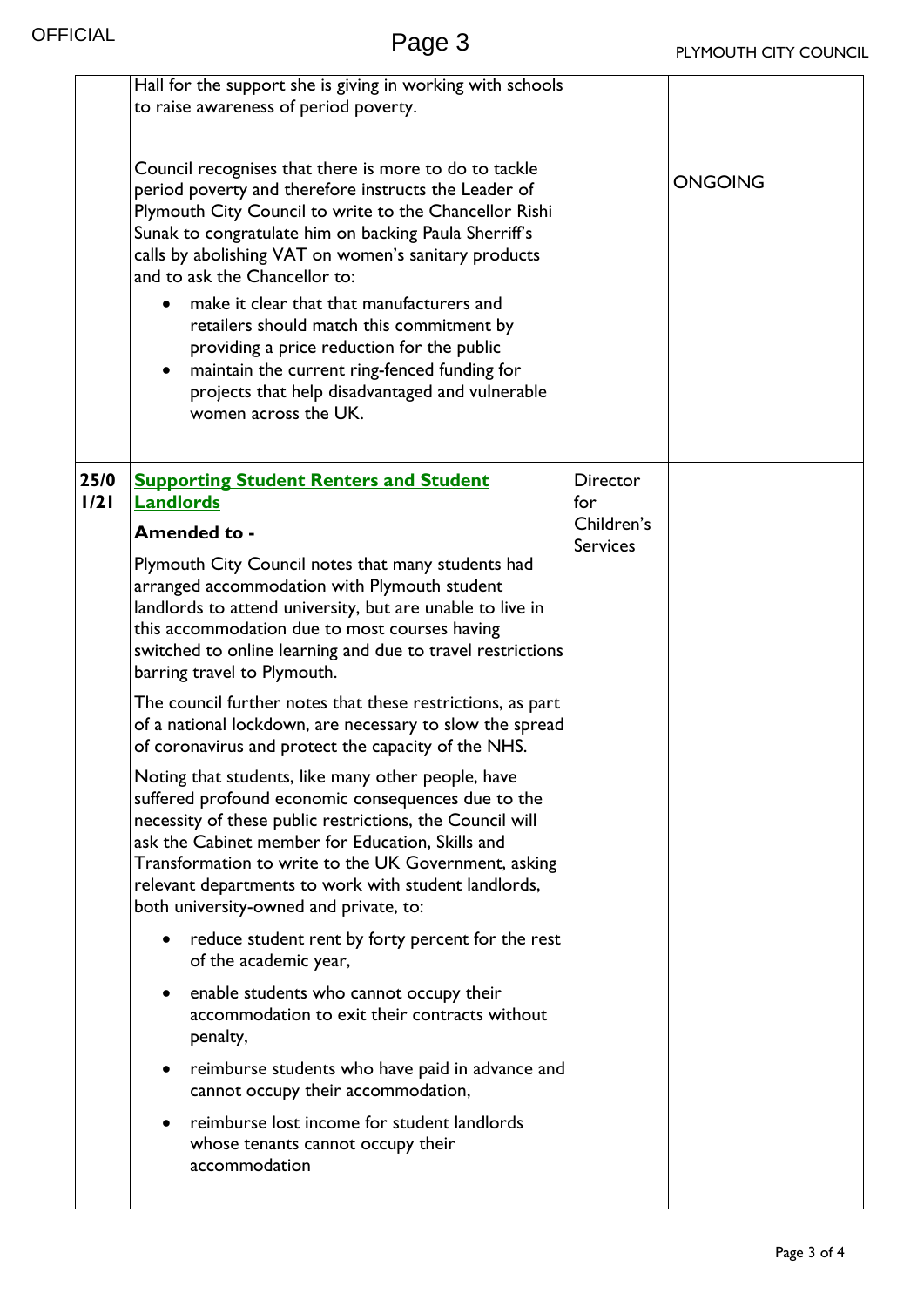| consider allowing students who cannot work due<br>to lockdown to claim Universal Credit                                                                                                                                                                                                                                         |                |
|---------------------------------------------------------------------------------------------------------------------------------------------------------------------------------------------------------------------------------------------------------------------------------------------------------------------------------|----------------|
| respond to the Higher Education sector's<br>request for government financial support for<br>enhanced student hardship funds allowing<br>students to receive direct financial support<br>across the full range of financial hardships caused<br>by the pandemic                                                                  |                |
| The council notes with gratitude that Marjon University<br>has waived rent for students that have been unable to<br>travel to the university due to lockdown, heartily thanks<br>Marjon for this action, and supports the University of<br>Plymouth in addressing the same issue through its<br>enhanced student hardship fund. |                |
| The council also asks the Cabinet member for<br>Education, Skills and Transformation to write to<br>universities throughout the UK which host students<br>from Plymouth, calling on them to adopt similar<br>measures to support those, and all, students.                                                                      | <b>ONGOING</b> |
|                                                                                                                                                                                                                                                                                                                                 |                |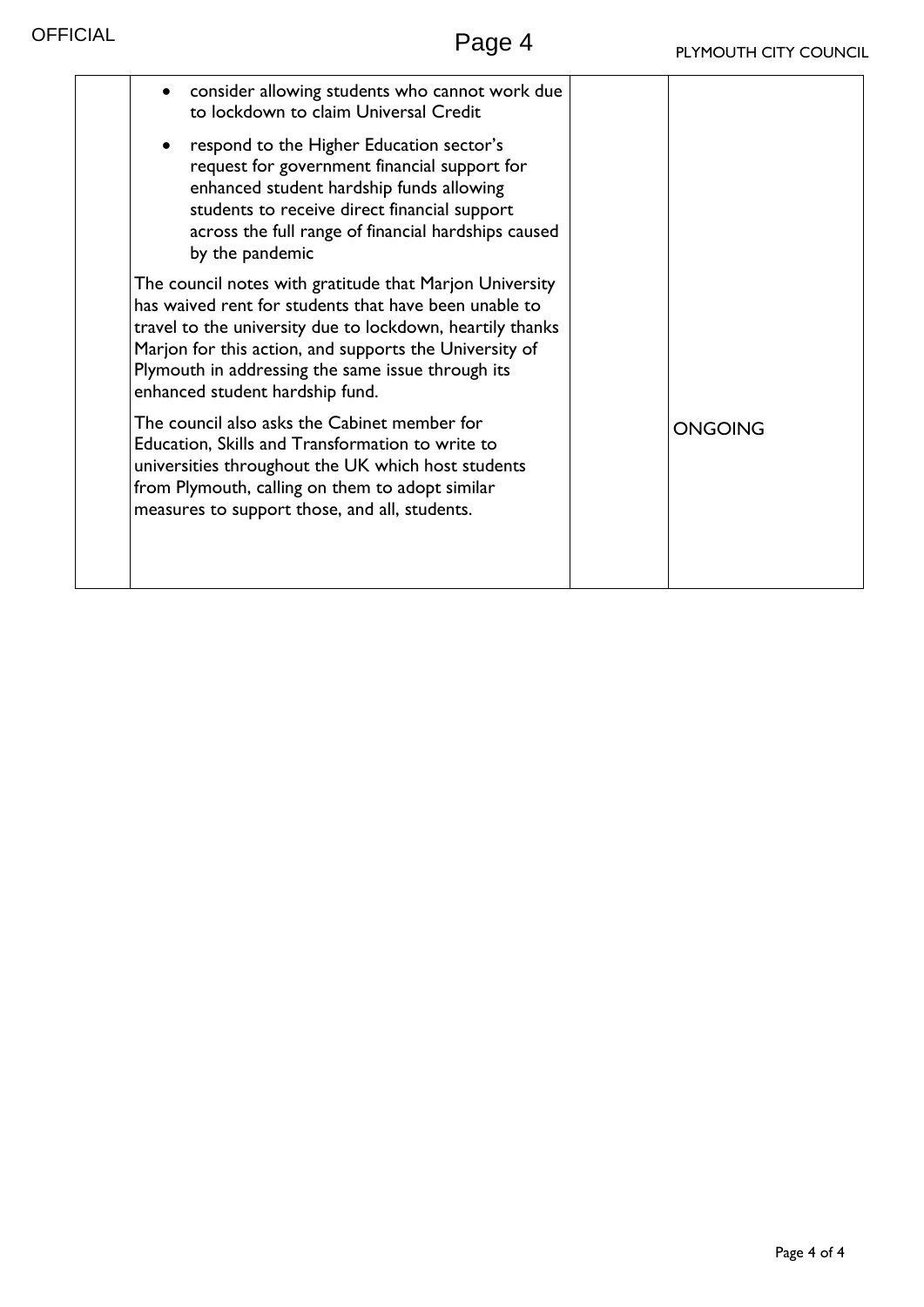Page 5

Sent via email

Alison Hernandez Police and Crime Commissioner Andy Hocking House Alderson Drive Exeter EX2 7RP



**Councillor Tudor Evans OBE** Leader of Plymouth City Council Labour Councillor for Ham Ward

Plymouth City Council Council House Plymouth PL1 2AA

T 01752 398618 E [tudor.evans@plymouth.gov.uk](mailto:tudor.evans@plymouth.gov.uk) [www.plymouth.gov.uk](http://www.plymouth.gov.uk/)

2 February 2021

Dear Alison

#### **Capital investment in Plymouth's policing estate**

Further to our conversations about the above, I have been asked by the City Council to place on record a formal request for you to prioritise the above. We have noted the capital investment in the police estate in Exeter, Bodmin, Liskeard, Okehampton and Camborne, and the plans for new facilities in Barnstaple. This investment in fit for purpose and energy efficient policing infrastructure is to be commended, but also highlights a growing contrast with the facilities available in Plymouth. The last new provision in the city was the Devonport local police station in 2013 which brought welcome improvements in environmental standards and operational benefits, but with no public access and without contributing significantly to the strategic policing infrastructure of the city.

As you are well aware, Plymouth is a key policing centre for the force, providing a base for around 430 uniformed officers and 35 civilian staff and individuals from partner organisations. The city also hosts units providing critical support to many force-wide capabilities including Armed Response, 999 call handling, and multi-agency functions such as the Public Protection Unit. Despite the strategic importance of these functions, the city's two main police stations at Crownhill and Charles Cross have remained largely unimproved since their construction in the 1960s and 1970s. Their design and environmental standards lag considerably behind modern expectations and their suitability for modern crime investigation, custody provision and other services is questionable.

The City Council has a strong reputation for collaborative work with partners in regenerating physical infrastructure, and has ambitious plans for responding to the climate emergency and carbon reduction targets.